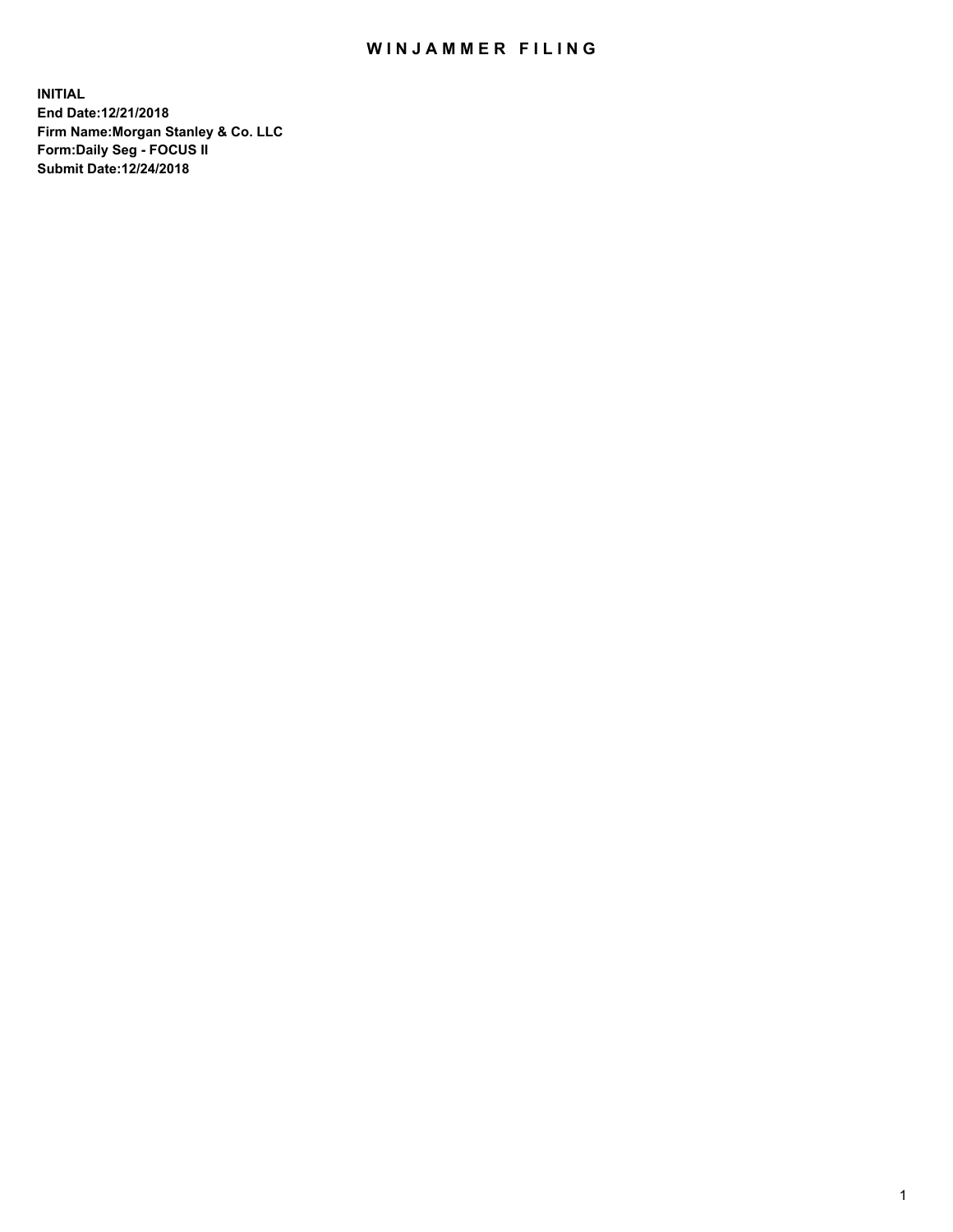**INITIAL End Date:12/21/2018 Firm Name:Morgan Stanley & Co. LLC Form:Daily Seg - FOCUS II Submit Date:12/24/2018 Daily Segregation - Cover Page**

| Name of Company                                                                                                        | Morgan Stanley & Co. LLC     |
|------------------------------------------------------------------------------------------------------------------------|------------------------------|
| <b>Contact Name</b>                                                                                                    | <b>Ikram Shah</b>            |
| <b>Contact Phone Number</b>                                                                                            | 212-276-0963                 |
| <b>Contact Email Address</b>                                                                                           | Ikram.shah@morganstanley.com |
| FCM's Customer Segregated Funds Residual Interest Target (choose one):                                                 |                              |
| a. Minimum dollar amount: ; or                                                                                         | 280,000,000                  |
| b. Minimum percentage of customer segregated funds required:% ; or                                                     | <u>0</u>                     |
| c. Dollar amount range between: and; or<br>d. Percentage range of customer segregated funds required between: % and %. | <u>0 0</u><br>0 Q            |
| FCM's Customer Secured Amount Funds Residual Interest Target (choose one):                                             |                              |
| a. Minimum dollar amount: ; or                                                                                         | 140,000,000                  |
| b. Minimum percentage of customer secured funds required:%; or                                                         | <u>0</u>                     |
| c. Dollar amount range between: and; or                                                                                | 0 <sub>0</sub>               |
| d. Percentage range of customer secured funds required between:% and%.                                                 | 0 <sub>0</sub>               |
| FCM's Cleared Swaps Customer Collateral Residual Interest Target (choose one):                                         |                              |
| a. Minimum dollar amount: ; or                                                                                         | 92,000,000                   |
| b. Minimum percentage of cleared swaps customer collateral required:% ; or                                             | <u>0</u>                     |
| c. Dollar amount range between: and; or                                                                                | 0 Q                          |
| d. Percentage range of cleared swaps customer collateral required between:% and%.                                      | 00                           |

Attach supporting documents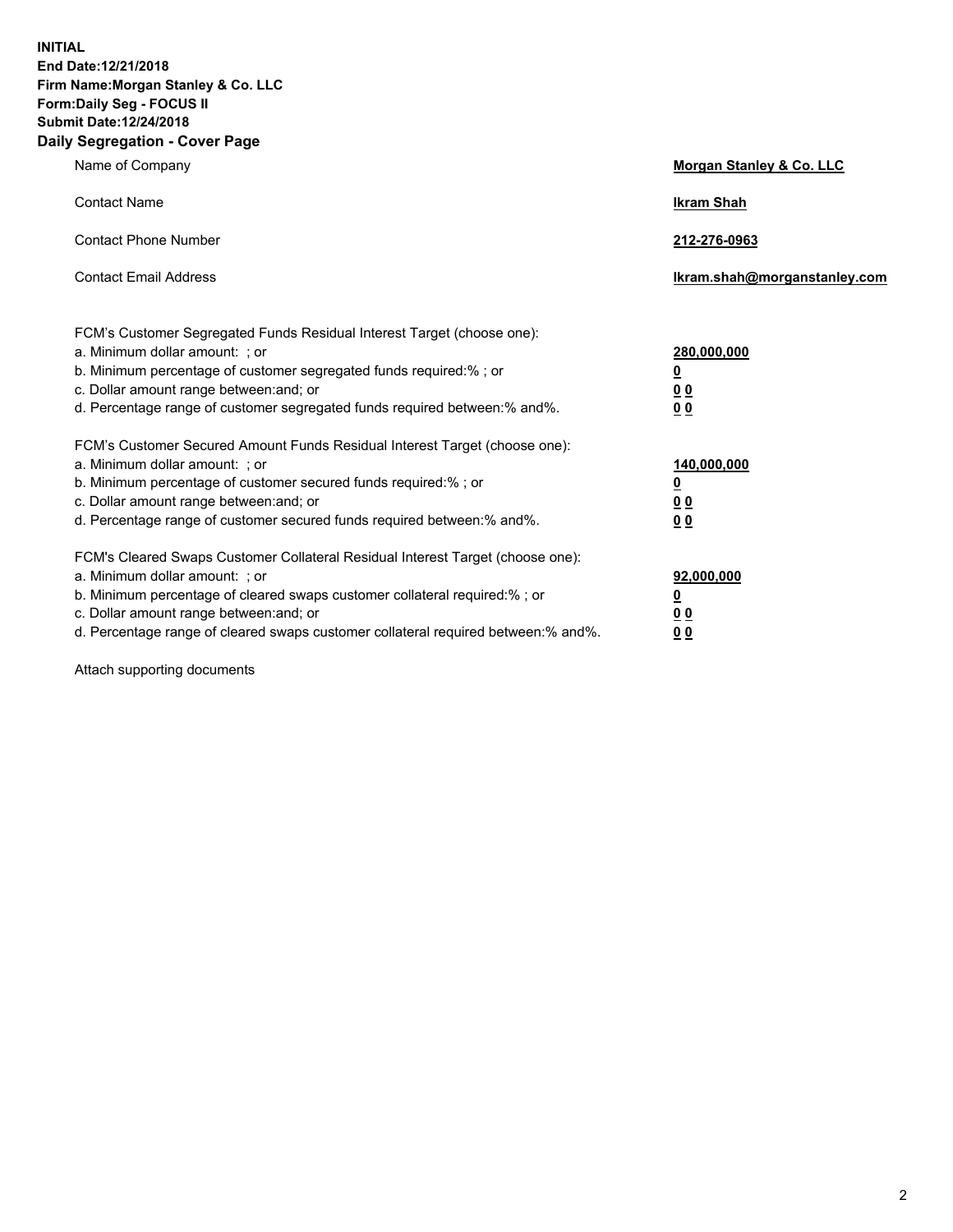## **INITIAL End Date:12/21/2018 Firm Name:Morgan Stanley & Co. LLC Form:Daily Seg - FOCUS II Submit Date:12/24/2018**

## **Daily Segregation - Secured Amounts**

Foreign Futures and Foreign Options Secured Amounts Amount required to be set aside pursuant to law, rule or regulation of a foreign government or a rule of a self-regulatory organization authorized thereunder 1. Net ledger balance - Foreign Futures and Foreign Option Trading - All Customers A. Cash **3,904,585,680** [7315] B. Securities (at market) **2,053,983,480** [7317] 2. Net unrealized profit (loss) in open futures contracts traded on a foreign board of trade **-931,908,341** [7325] 3. Exchange traded options a. Market value of open option contracts purchased on a foreign board of trade **6,483,677** [7335] b. Market value of open contracts granted (sold) on a foreign board of trade **-7,946,024** [7337] 4. Net equity (deficit) (add lines 1. 2. and 3.) **5,025,198,472** [7345]

- 5. Account liquidating to a deficit and account with a debit balances gross amount **278,338,449** [7351] Less: amount offset by customer owned securities **-272,264,180** [7352] **6,074,269**
- 6. Amount required to be set aside as the secured amount Net Liquidating Equity Method (add lines 4 and 5)
- 7. Greater of amount required to be set aside pursuant to foreign jurisdiction (above) or line 6.

## FUNDS DEPOSITED IN SEPARATE REGULATION 30.7 ACCOUNTS

- 1. Cash in banks
	- A. Banks located in the United States **297,787,705** [7500]
	- B. Other banks qualified under Regulation 30.7 **881,707,418** [7520] **1,179,495,123**
- 2. Securities
	- A. In safekeeping with banks located in the United States **95,893,123** [7540]
	- B. In safekeeping with other banks qualified under Regulation 30.7 **0** [7560] **95,893,123** [7570]
- 3. Equities with registered futures commission merchants
	-
	- B. Securities **0** [7590]
	- C. Unrealized gain (loss) on open futures contracts **82,373** [7600]
	- D. Value of long option contracts **0** [7610]
- E. Value of short option contracts **0** [7615] **6,910,338** [7620]
- 4. Amounts held by clearing organizations of foreign boards of trade
	- A. Cash **0** [7640]
	- B. Securities **0** [7650]
	- C. Amount due to (from) clearing organization daily variation **0** [7660]
	- D. Value of long option contracts **0** [7670]
	- E. Value of short option contracts **0** [7675] **0** [7680]
- 5. Amounts held by members of foreign boards of trade
	-
	-
	- C. Unrealized gain (loss) on open futures contracts **-931,990,714** [7720]
	- D. Value of long option contracts **6,483,677** [7730]
	- E. Value of short option contracts **-7,946,024** [7735] **3,939,990,028**
- 6. Amounts with other depositories designated by a foreign board of trade **0** [7760]
- 7. Segregated funds on hand **0** [7765]
- 8. Total funds in separate section 30.7 accounts **5,222,288,612** [7770]
- 9. Excess (deficiency) Set Aside for Secured Amount (subtract line 7 Secured Statement Page 1 from Line 8)
- 10. Management Target Amount for Excess funds in separate section 30.7 accounts **140,000,000** [7780]
- 11. Excess (deficiency) funds in separate 30.7 accounts over (under) Management Target **51,015,871** [7785]

**0** [7305]

[7354] **5,031,272,741** [7355]

**5,031,272,741** [7360]

[7530]

A. Cash **6,827,965** [7580]

 A. Cash **2,915,352,732** [7700] B. Securities **1,958,090,357** [7710] [7740] **191,015,871** [7380]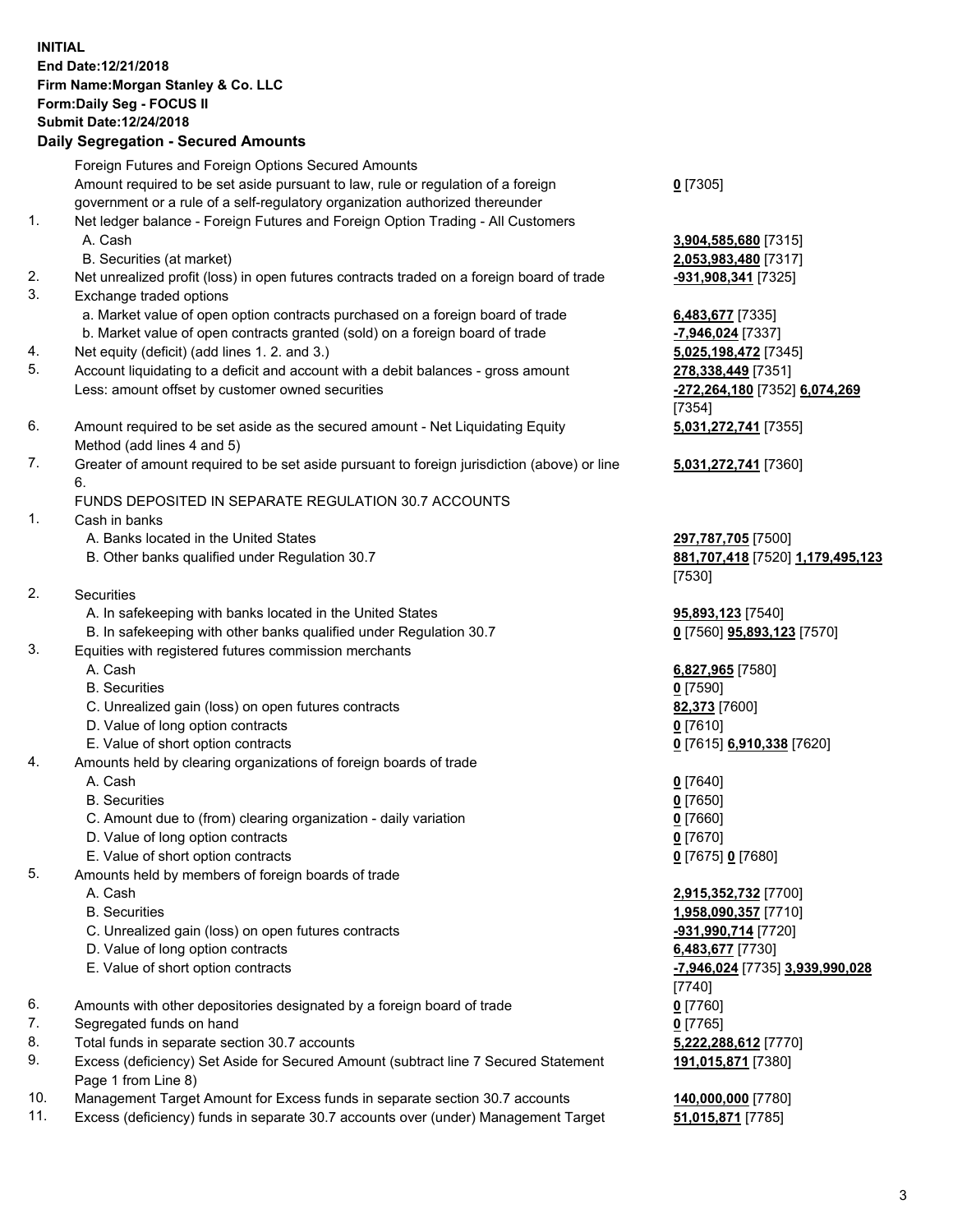**INITIAL End Date:12/21/2018 Firm Name:Morgan Stanley & Co. LLC Form:Daily Seg - FOCUS II Submit Date:12/24/2018 Daily Segregation - Segregation Statement** SEGREGATION REQUIREMENTS(Section 4d(2) of the CEAct) 1. Net ledger balance A. Cash **11,021,418,672** [7010] B. Securities (at market) **6,359,120,536** [7020] 2. Net unrealized profit (loss) in open futures contracts traded on a contract market **-1,027,929,507** [7030] 3. Exchange traded options A. Add market value of open option contracts purchased on a contract market **303,325,498** [7032] B. Deduct market value of open option contracts granted (sold) on a contract market **-391,092,862** [7033] 4. Net equity (deficit) (add lines 1, 2 and 3) **16,264,842,337** [7040] 5. Accounts liquidating to a deficit and accounts with debit balances - gross amount **736,875,997** [7045] Less: amount offset by customer securities **-722,464,851** [7047] **14,411,146** [7050] 6. Amount required to be segregated (add lines 4 and 5) **16,279,253,483** [7060] FUNDS IN SEGREGATED ACCOUNTS 7. Deposited in segregated funds bank accounts A. Cash **4,088,604,104** [7070] B. Securities representing investments of customers' funds (at market) **0** [7080] C. Securities held for particular customers or option customers in lieu of cash (at market) **469,486,349** [7090] 8. Margins on deposit with derivatives clearing organizations of contract markets A. Cash **6,702,959,067** [7100] B. Securities representing investments of customers' funds (at market) **0** [7110] C. Securities held for particular customers or option customers in lieu of cash (at market) **5,889,634,187** [7120] 9. Net settlement from (to) derivatives clearing organizations of contract markets **-467,899,144** [7130] 10. Exchange traded options A. Value of open long option contracts **303,325,498** [7132] B. Value of open short option contracts **-391,092,862** [7133] 11. Net equities with other FCMs A. Net liquidating equity **9,490,883** [7140] B. Securities representing investments of customers' funds (at market) **0** [7160] C. Securities held for particular customers or option customers in lieu of cash (at market) **0** [7170] 12. Segregated funds on hand **0** [7150] 13. Total amount in segregation (add lines 7 through 12) **16,604,508,082** [7180] 14. Excess (deficiency) funds in segregation (subtract line 6 from line 13) **325,254,599** [7190]

- 15. Management Target Amount for Excess funds in segregation **280,000,000** [7194]
- 16. Excess (deficiency) funds in segregation over (under) Management Target Amount Excess

**45,254,599** [7198]